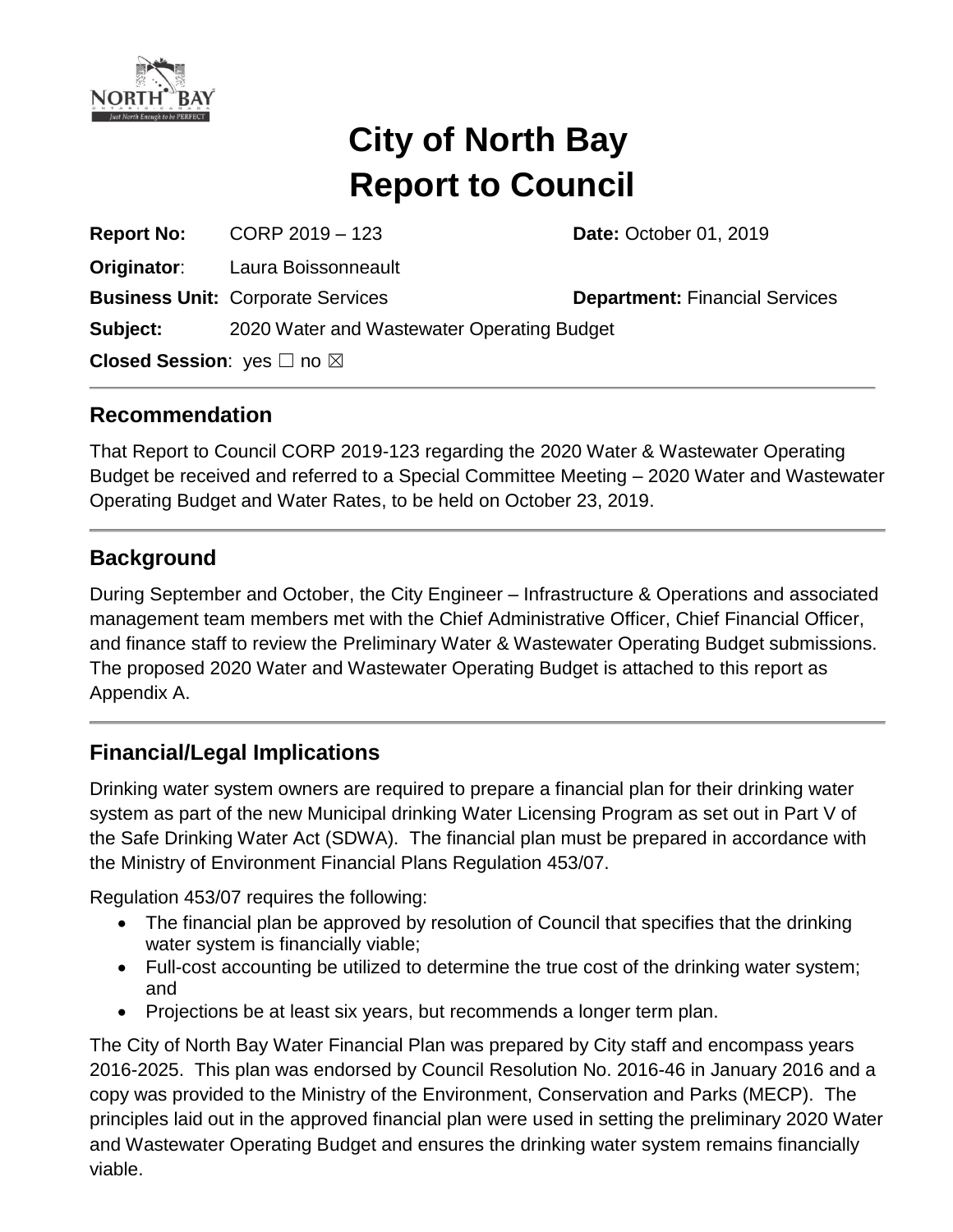#### **Corporate Strategic Plan**

- ☐ Natural North and Near ☐ Economic Prosperity
- ☒ Affordable Balanced Growth ☐ Spirited Safe Community

- 
- ☒ Responsible and Responsive Government

## **Specific Objectives**

- Provide smart, cost effective services and programs to residents and businesses.
- Ensure that Council and staff have a shared perception of goals.

# **Options Analysis**

**Budget Guidelines** – The 2020 Water & Wastewater Operating Budget was prepared with the following guidelines:

**Service Delivery –** The preliminary budget was prepared with Management's projections and cost estimates to deliver existing service levels to the ratepayers. Suggestions that provide Council with options to change the current level of service have been included in the Service Level section of Appendix A.

**Expenditures** – These represent Management's best estimates to deliver current levels of services. Management's estimates include items such as:

- Annualized approved Council initiatives
- Inclusion of contractual agreements
- Legislated changes that came into effect

**Utility Costs** – Budget estimates take into consideration the prior year's data, projected actual billings, as well as expected future trends. Calculations include such items as the benefit of energy efficiencies gained through capital investments and enhanced education programs to improve energy conservation. The enclosed budget assumes hydro costs will increase by 1% and natural gas by 1.3% from the 2019 projected year-end actuals.

**Fuel** – Fuel costs are estimated based on the anticipated usage for 2020 and the 9-month average fuel rate of \$1.02 per litre. In addition, \$0.022 per litre was added to the fuel rate for the phase-in of the federal carbon tax. The federal carbon tax on fuels came into effect on April 1, 2019. Therefore, the overall projected 2020 fuel rate is estimated at \$1.042 per litre.

**Other Revenue Estimates** – These estimates are based on trends, historical data, current rates, approved rate increases, and any known revenue reductions.

**Staff Complement** – All staffing costs and Full Time Equivalents (FTE), including positions grant funded or directly related to Capital, are reported in the personnel costs with any associated offsetting revenues being recorded accordingly.

**Fringe Benefits** - Staff benefit costs have been updated by the Finance Department and are reflected within the departments that individuals are assigned. Benefits include items such as Employment Insurance, Canada Pension Plan, WSIB, OMERS, EHT, LTD, Life, AD&D, dental and major medical. Not all 2020 benefit rates were known at the date of this report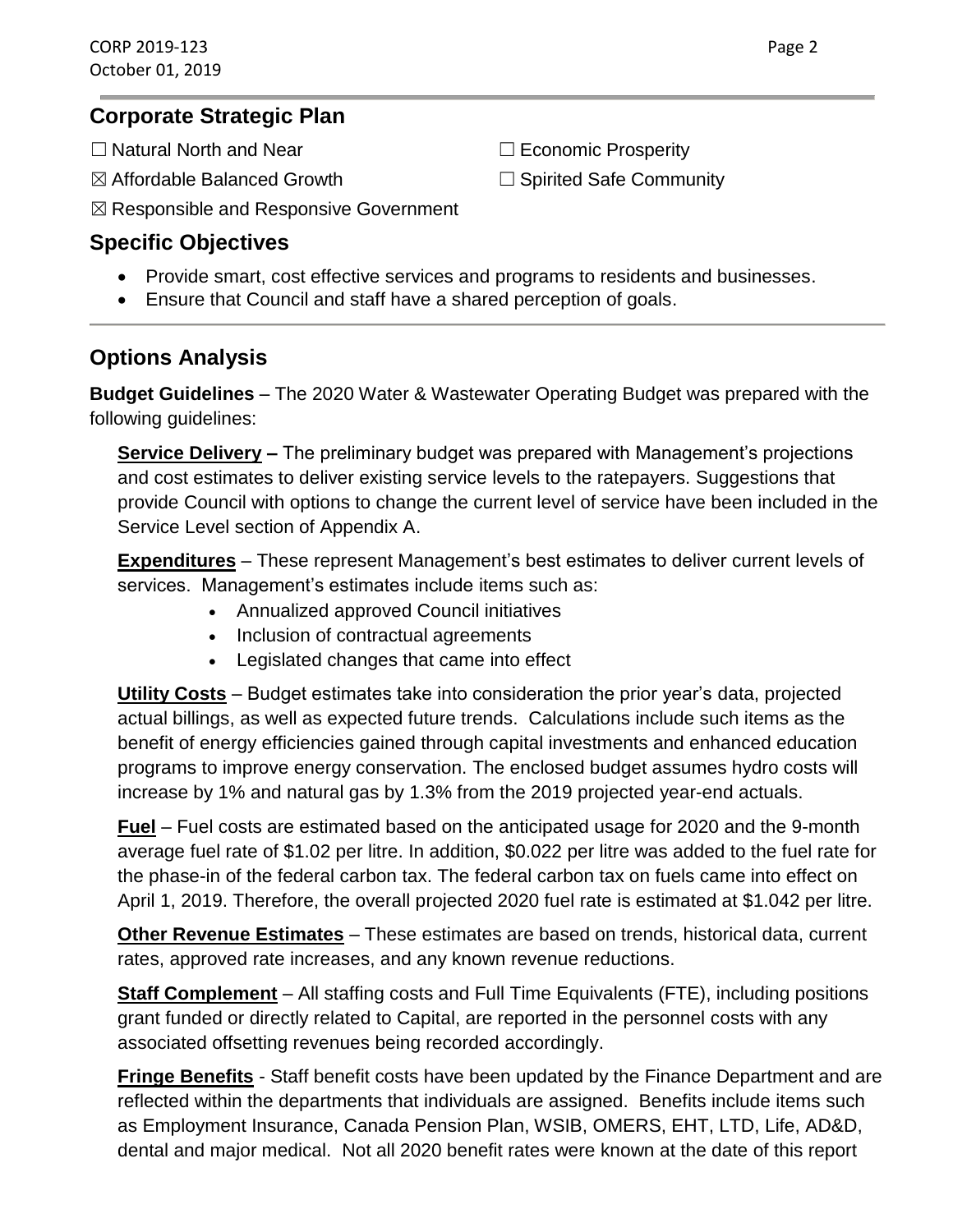which may lead to 2020 operational variances. However, new information received will be brought forward to Council during the Special Budget Committee Meetings.

**Insurance** – The City's insurance period is from May to April. Therefore, the first 4 months of 2020 is known and any risk of variance is applicable to the remaining 8 months. The insurance premiums for 2020 were not confirmed as at the date of this report. The enclosed 2020 budget has been prepared with no change in insurance premiums over the 2019 budget. However, any new information received regarding the 2020 premiums will be brought forward to Council during the Special Budget Committee Meetings.

**Capital Levy –** The capital levy is the annual funding contribution from the City's Water and Wastewater Operating Budget that is used to finance projects within the City's Water and Wastewater Capital Budget. The City's Long-Term Capital & Funding Policy outlines the formula to be used to calculate the amount of the levy. One component of the calculation is to add an inflationary adjustment (CPI) to the prior year's levy amount when calculating the current year's levy. After reviewing the preliminary water and wastewater capital projects identified for 2020, staff is recommending that the CPI adjustment be removed from the calculation for the 2020 budget only as there are sufficient funds available without the addition of the CPI to support projects identified. This recommendation has been incorporated into the presented budget attached as Appendix A and results in a reduction of (\$289,978) in costs to the 2020 Operating Budget from what the policy formula otherwise would have required. The CPI adjustment will be maintained as part of the funding formula for the remainder of the 10 year capital budget plan.

**Debenture Financing –** As per the City's Long Term Capital Funding Policy, the annual funding allowance for the Water and Wastewater Capital Budget includes \$3 million in debt financing to support capital projects. Principal and interest payments are budgeted within the Water and Wastewater Operating Budget.

**Risks** – As with any budget, there are risks associated with forecasting expenditures and revenues. Many water and wastewater expenditures are non-discretionary. Factors such as water and sewer line breaks, emergencies, fuel costs, insurance rates, utilities, etc. may significantly impact actual net Water and Wastewater operating costs resulting in budget to actual variances. Revenues are volatile due to the fact they are dependent upon the volume being consumed by users. Water and Wastewater operations are also highly contingent on weather and economic conditions. The tabled Budget does not contain any contingency to mitigate any of the aforementioned risks.

**Reserves –** The establishment of reserves provides some ability to respond to emergencies and to absorb some operational deficits. The balance in the associated Operating Reserves as at October 1, 2019 is as follows: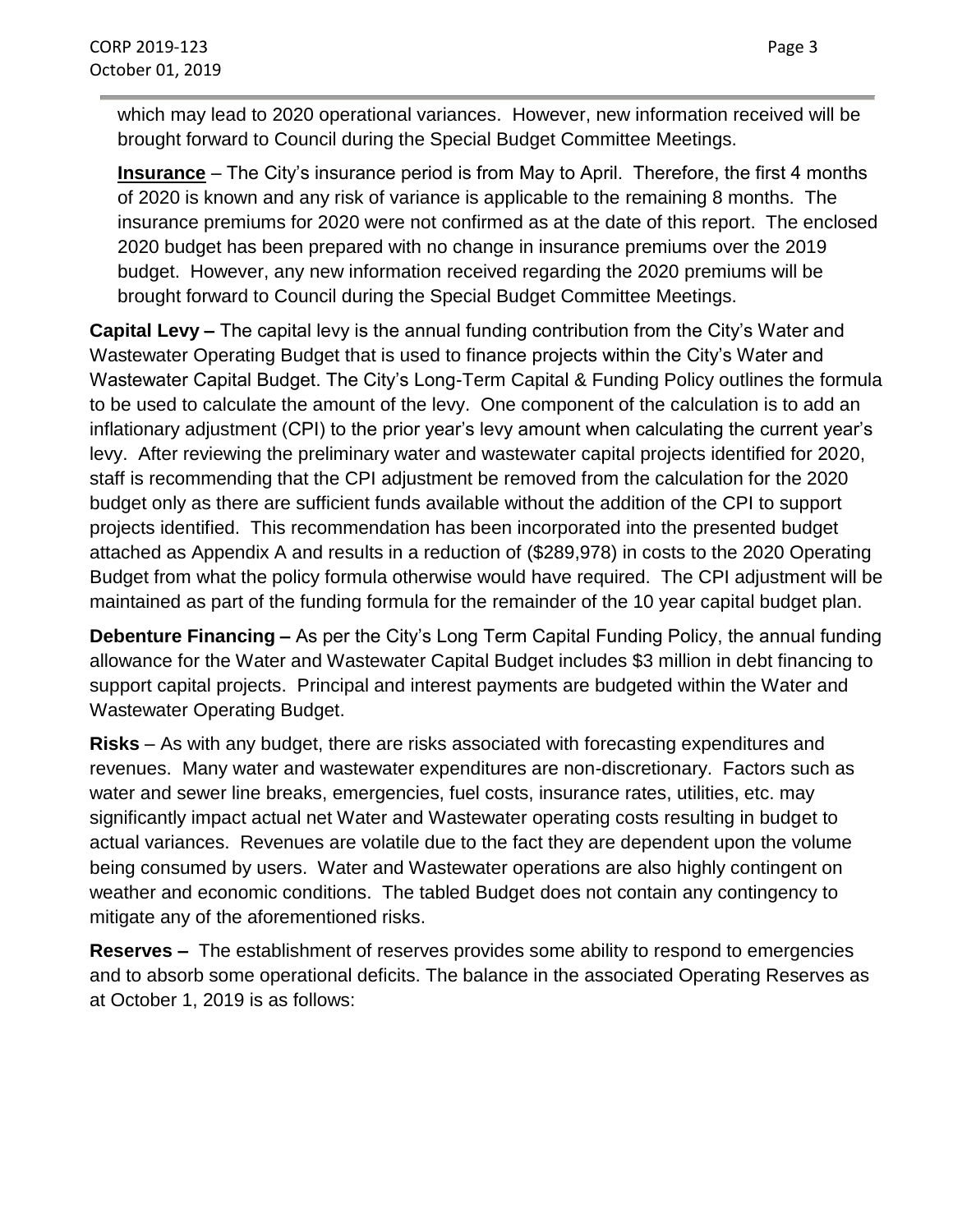| <b>Total Operating Reserves</b> | \$3,924,364 |
|---------------------------------|-------------|
| • Sewer Operating (99577R):     | \$3,590,449 |
| • Water Operating (99576R):     | \$333,915   |

The combined Water and Wastewater Operating Reserves represent funds available to mitigate the ongoing operational risks, including risks associated with operating a metered billing system or any unforeseen circumstances. As per the City's Reserve Policy, the Water and Wastewater Stabilization Reserve target is 10% to 15% of budgeted expenditures. Accordingly, with 2020 gross Water Operating Budgeted expenditures of \$13.4 million, the Water Operating Reserve should ideally be in the range of approximately \$1.3 million to \$2 million. Based on 2020 gross Wastewater Operating Budgeted expenditures of approximately \$10.8 million, the Sanitary Sewer Operating Reserve should be in the range of \$1.1 million to \$1.6 million. The Water Operating Reserve remains well below the policy target while the Sanitary Sewer Operating Reserve is above the policy range. Note that the above reserve balances are subject to yearend accruals and allocations. Should future deficits exceed the water and sewer reserves, departments would need to obtain Council approval to borrow from the City's other reserves.

A separate reserve, 'Water Treatment Surcharge', Reserve No. 99580R, is available to offset any shortfalls in the Water Filtration Charge should actual revenues be lower than budgeted. This reserve was established with surplus funds from the Water Treatment Capital Project No. 2592WS and is intended to be applied against the principal and interest on debt issued for the Water Treatment Facility. The balance in this Reserve as at the date of this report is \$1,341,893. During the 2019 Water and Wastewater Operating Budget deliberations, staff recommended that the reserve be drawn down on an annual basis to offset a portion of the principal and interest costs on the Water Treatment Plant loan until the loan is fully repaid. Accordingly, the presented budget includes a transfer from the Water Treatment Surcharge reserve in the amount of \$164,100. This recommendation will assist in reducing the costs that need to be recovered from customers through the Water Filtration Surcharge. The loan will be fully repaid in 2027.

**Water Rates** – Water rates are calculated on a full cost recovery model. The enclosed Water and Wastewater Operating Budget will be used as a basis for calculating the 2020 Water and Wastewater rates. The calculated rates will be presented to Council under a separate report.

#### **Recommendation**

That Report to Council CORP 2019-123 regarding the 2020 Water & Wastewater Operating Budget be received and referred to a Special Committee Meeting – 2020 Water and Wastewater Operating Budget and Water Rates, to be held on October 23, 2019.

Respectfully submitted,

\_\_\_\_\_\_\_\_\_\_\_\_\_\_\_\_\_\_\_\_\_\_\_\_\_\_\_\_\_\_\_